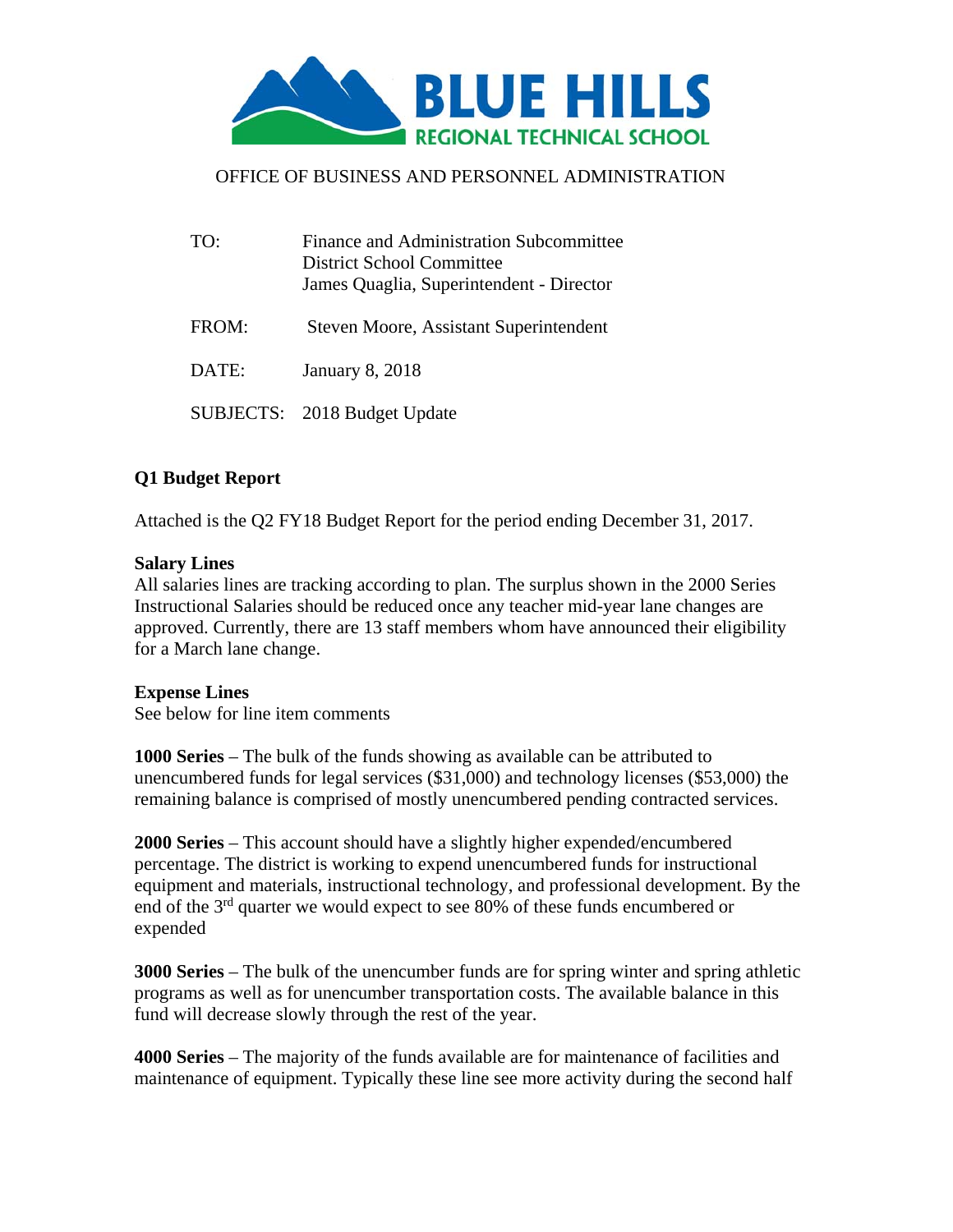of the school year. With the building project now approved efforts will be taken to only repair items not associated with the building project.

**5000 Series** – Available budget is being held in reserve to cover the PEC liability

**7000 Series** – Budget fully expended as planned. Funds were used to finance the design phase of the renovation project

# **Request to Transfer Funds**

No request to transfer funds is necessary at this time

#### **Second Quarter Activity Over Time**

The last page of this report show a comparison of this year's financial status compared to the 2nd quarter of 2017 and 2016.

Salary accounts comparison from year-to-year vary with the number of payrolls in each quarter. FY 18 is comparable to each of the 2 prior years.

The district has shown improvement in encumbering and expending funds as of the 2<sup>nd</sup> quarter. In 2018 the district has expended or encumbered 90% of its budgeted funds. Work still needs to be done to encourage more expidited purchases of educational materials.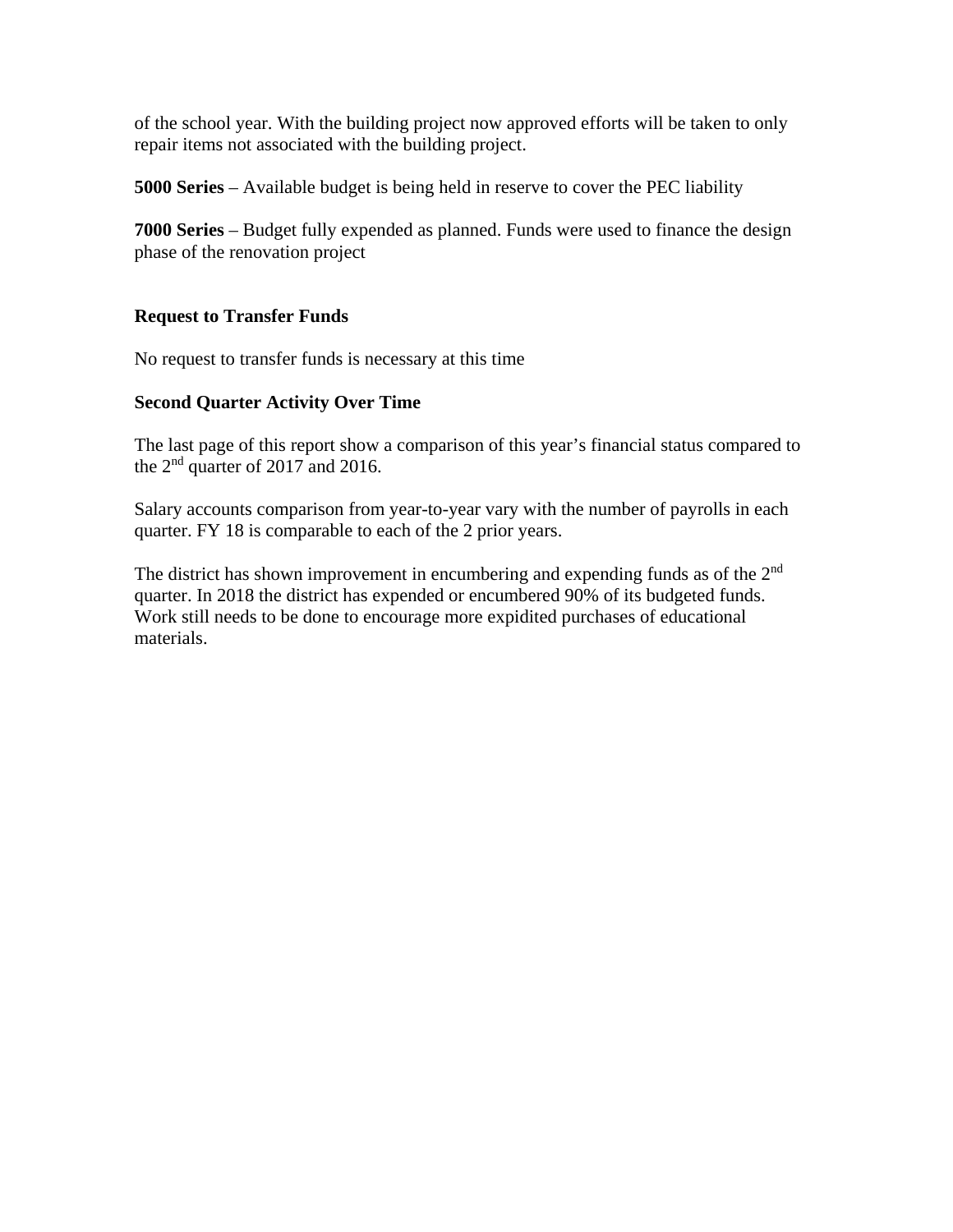# 2018 Budget YTD Report

| <b>SALARY ACCOUNTS FOR:</b>                 |               |                  | <b>Adjusted</b> | <b>YTD</b>      |                     | <b>AVALABLE</b> | <b>PCT</b>      |
|---------------------------------------------|---------------|------------------|-----------------|-----------------|---------------------|-----------------|-----------------|
| <b>PERIOD ENDING 12/31/2017</b>             | <b>Budget</b> | <b>TRANSFERS</b> | <b>BUDGET</b>   | <b>EXPENDED</b> | <b>PROJECTED</b>    | <b>BUDGET</b>   | <b>Expended</b> |
| 1000 DISTRICT LEADERSHIP AND ADMINISTRATION | 763,031       | 9,257            | 772,288         | 383,680         | 388,608             |                 | 50%             |
| 2000 INSTRUCTION                            | 8.673.683     | 54,748           | 8,728,431       | 3.144.169       | 5.565.637           | 18,625          | 36%             |
| <b>3000 STUDENT SERVICES</b>                | 426,820       | 3,661            | 430,481         | 167,735         | 268,107             | (5, 361)        | 39%             |
| 4000 OPERATIONS and MAINTENANCE OF PLANT    | 1,126,406     | 58,268           | 1,184,674       | 583,859         | 600,148             | 667             | 49%             |
| <b>TOTALS</b>                               | 10,989,940    | 125,934          | 11,115,874      | 4,279,443       | 6,822,500           | 13,931          | 100%            |
| <b>EXPENSE ACCOUNTS FOR:</b>                |               |                  | <b>Adjusted</b> | <b>YTD</b>      |                     | <b>AVALABLE</b> | <b>PCT</b>      |
| <b>PERIOD ENDING 12/31/2017</b>             | <b>Budget</b> | <b>TRANSFERS</b> | <b>BUDGET</b>   | <b>EXPENDED</b> | <b>ENCUMBRANCES</b> | <b>BUDGET</b>   | Exp/Enc         |
| 1000 DISTRICT LEADERSHIP AND ADMINISTRATION | 382,108       | ÷                | 382,108         | 178,701         | 73,387              | 130,020         | 66%             |
| 2000 INSTRUCTION                            | 817,868       | $\blacksquare$   | 817,868         | 289,734         | 135,950             | 392,184         | 52%             |
| <b>3000 STUDENT SERVICES</b>                | 1,192,889     | ۰                | 1,192,889       | 411,802         | 702,882             | 78,205          | 93%             |
| 4000 OPERATIONS and MAINTENANCE OF PLANT    | 1,319.590     | ۰                | 1,319,590       | 445,606         | 666,017             | 207,967         | 84%             |
| <b>5000 FIXED CHARGES</b>                   | 4,339,055     | (125, 934)       | 4,213,121       | 2,102,464       | 2,010,353           | 100,304         | 98%             |
| 7000 CAPITAL PROJECTS                       | 1,332,571     | $\sim$           | 1,332,571       | 843,313         | 489,257             |                 | 100%            |
| <b>TOTALS</b>                               | 9,384,081     | (125, 934)       | 9,258,147       | 4.271.620       | 4,077,846           | 908,681         | 90%             |